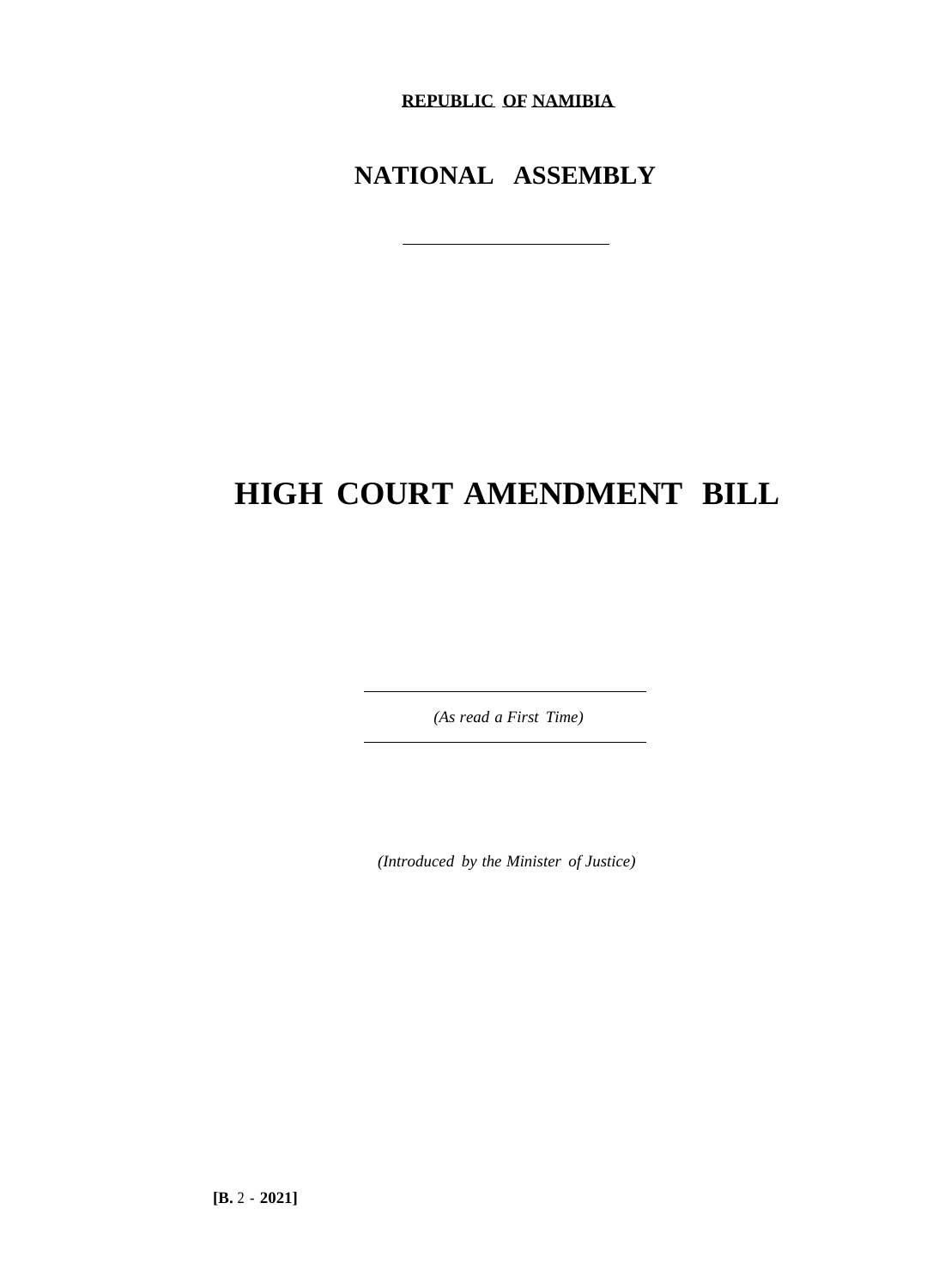EXPLANATORY NOTE:

Words underlined with a solid line indicate insertions in existing provisions.

Words in bold type in square brackets indicate omissions from existing provisions.

## **BILL**

To amend the High Court Act, 1990, so as to impose restrictions on the sale in execution of immovable property; to empower the Judge-President to make rules regulating the procedure for cession of rights to bring matters before the court by certain litigants; to make rules regulating the procedure for the adjudication of commercial disputes; to make rules relating to the appointment, administration, security, jurisdiction and the fees of deputysheriffs and assistants to deputy-sheriffs; to make rules relating to the conduct and disciplinary procedures of deputy-sheriffs; and to deal with incidental matters.

BE IT ENACTED as passed by the Parliament, and assented to by the President, of the Republic of Namibia, as follows:

Insertion of section 35A in Act No. 16 of 1990

1. The High Court Act, 1990 (Act No.16 of (990) (hereafter called "the principal Act") is amended by the insertion after section 35 of the following section:

#### "Restriction on sale in execution of immovable ro

35A. (I) Notwithstanding anything to the contrary contained in this Act or in any other law, including the common law, no person shall sell any immovable property in execution of a judgement of a court unless the sale in execution is carried out under the authority of, and in accordance with, an order of the court issued where -

- (a) the court, upon return of service of process by the sheriff or deputy-sheriff of the court, is satisfied that the judgment debtor has insufficient movable property to satisfy the judgement debt; and
- (b) the court, upon appl ication made to it by the judgment creditor, has declared the immovable property to be executable.
- (2) Subsection (l)(a) shall not apply if-
- (a) the immovable property to be sold in execution in satisfaction of the judgement is subject to a mortgage bond registered in favour of the judgment creditor; and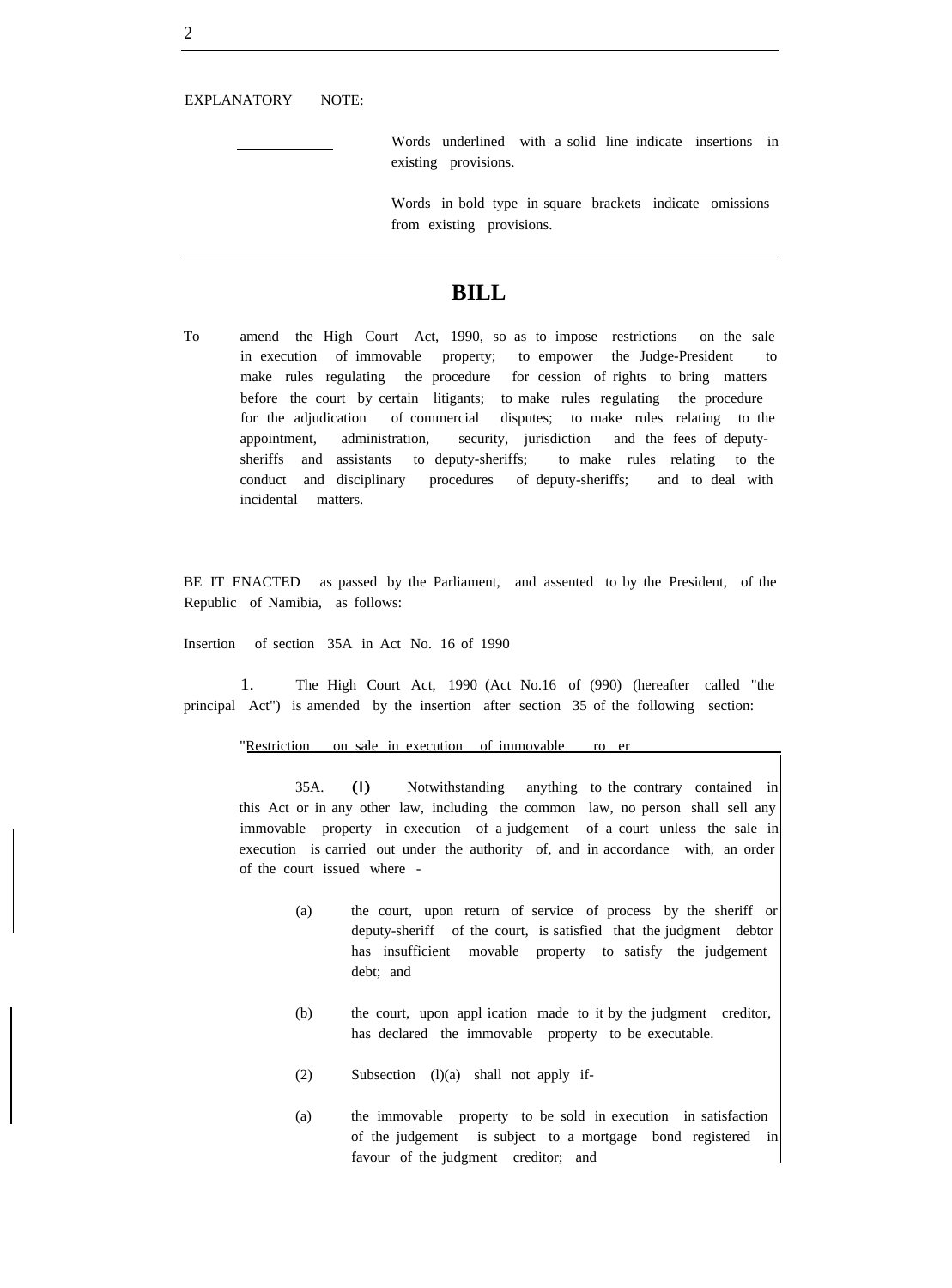(b) failure to satisfy the mortgage bond referred to in paragraph (a) in full or in part by the judgement debtor gave rise to the judgement debt which is the subject matter of the sale in execution.

(3) In the case of immovable property that is being used as a primary home by the judgment debtor or by any other person, an order referred to in subsection (I) may only be issued if the court, upon inquiry in the manner set out in the rules of the court, having considered all the circumstances of the matter is satisfied that there exist no other less drastic measures to satisfy the judgement debt other than the sale in execution of the immovable property in question.

(4) Ajudgment creditor who fails to make an application referred to in subsection (I)(b) but who wishes to enforce the judgment in the magistrates' court shall, in the manner set out in the rules of the court, transfer the judgement to the magistrates' court for the district in which the judgment debtor resides, conducts business or is employed and for that purpose the judgment creditor shall comply with the provisions of sections 65A to 65M, 66 and 66A of the Magistrates' Courts Act, 1944 (Act No. 32 of 1944) (hereafter "Magistrates' Courts Act, 1944").

(5) If a judgement creditor fails to comply with any requirements for the enforcement ofajudgment in the court within the time limits as set out in the rules of the court, the registrar shall -

- (a) transfer such judgment to the magistrates' court for the district in which the person against whom such judgment was granted resides, conducts business or is employed; and
- (b) notify the judgement creditor of the transfer of the judgment as contemplated in paragraph (a).

(6) Upon transfer of a judgment as contemplated in subsection (5), the provisions of section 65M of the Magistrates' Courts Act, 1944 shall apply to the transferred judgment and the judgment creditor shall comply with those provisions, except that the provisions of section 65E (4) of that Act shall not apply to any return of service referred to subsection  $(l)(a)$ .".

Amendment of section 39 of Act No. 16 of 1990, as amended by section 1 of Act No. 12of2013

- 2. Section 39 of the principal Act is amended in subsection (1) by -
- (a) the insertion after subparagraph (iii) of paragraph (a) of the following subparagraph:
	- "(iiiA) the manner in which a erson who has ac uired a riaht of action through a cession in any cause or matter before the court shall provide documentary evidence of such cession to the registrar by way of a deed of cession or a sworn declaration made by the person who has ceded the right of action, including -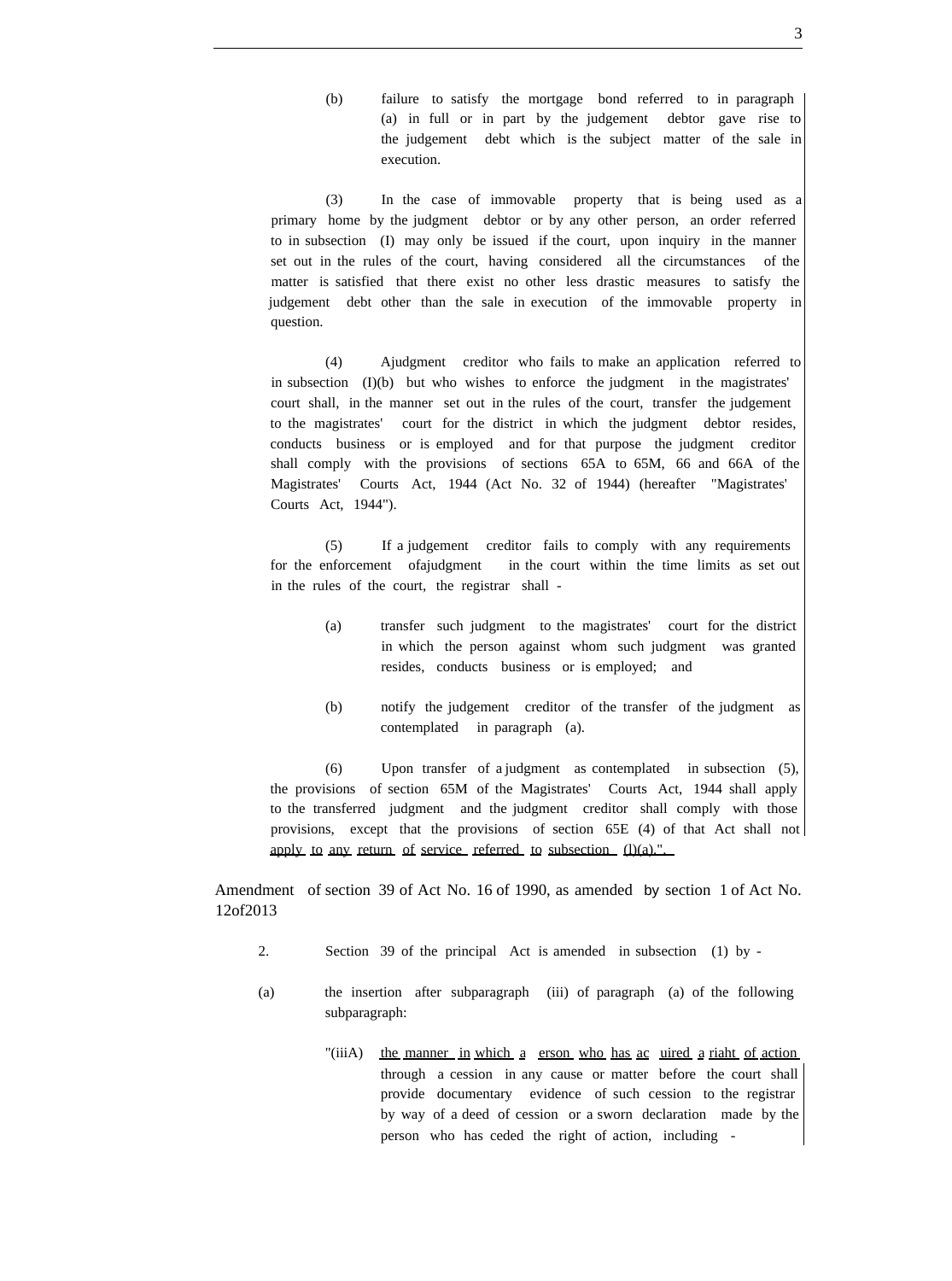- (aa) the circumstances under which such cession of right 0 action may be granted;
- (bb) the form and content of the sworn declaration;
- (cc) the manner in which such declaration must be authenticated; and
- (dd) the sanctions for making a false declaration or failing to comply with the requirement for proof of cession of right action;";
- (b) the deletion at the end of paragraph (e) of the word "and"; and
- (c) the substitution for "0" at the end of paragraph (t) of";" and the addition thereafter of the following paragraphs:
	- $``(g)$ to re ulate the rocedure for the adiudication of commercial disputes, and in that behalf may prescribe therein - (i) the type of disputes to which the rules of court relating to commercial disputes apply; (ii) the steps for instituting and defending proceedings in commercial disputes; (iii) circumstances under which commercial disputes may be adjudicated without a trial or hearing; (iv) circumstances under which the court may hear oral evidence; (v) when judgment by default may be granted; (vi) when summary judgment may be granted; (vii) the application of judicial case management; (viii) the determination by the managing judge at the pretrial conference of the hearing or trial date of a matter; (ix) compulsory submission of the dispute in question '0 alternative dispute resolution in terms of the rules court; (x) peremptory time limits within which rulings andi judgments must be delivered; and (xi) the manner in which parties' settlement agreement in respect of their dispute may be made an order of court and en forced;
	- (h) to, subject to the provisions of section 30, regulate the appointment, administration, security, jurisdiction and the fees